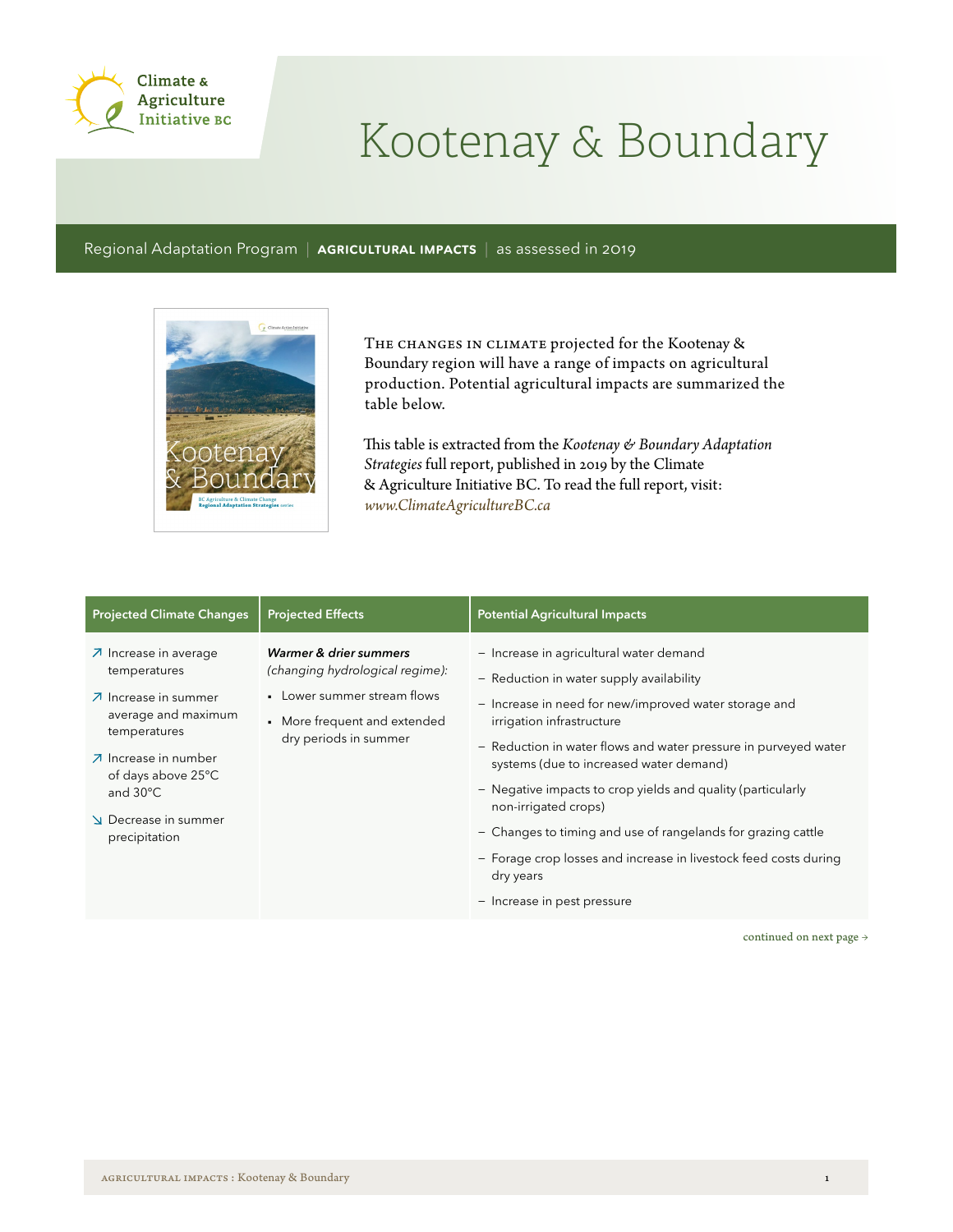## $\rightarrow$  continued from previous page

| <b>Projected Climate Changes</b>                                                                                                                                                                                                                                                     | <b>Projected Effects</b>                                                                                                                                                      | <b>Potential Agricultural Impacts</b>                                                                                                                                                                                                                                                                                                                                                                                                                                                                                                                                                                                                         |
|--------------------------------------------------------------------------------------------------------------------------------------------------------------------------------------------------------------------------------------------------------------------------------------|-------------------------------------------------------------------------------------------------------------------------------------------------------------------------------|-----------------------------------------------------------------------------------------------------------------------------------------------------------------------------------------------------------------------------------------------------------------------------------------------------------------------------------------------------------------------------------------------------------------------------------------------------------------------------------------------------------------------------------------------------------------------------------------------------------------------------------------------|
| $\overline{\mathcal{A}}$ Increase in summer<br>temperatures, reduction<br>in summer rainfall and<br>periods of extreme heat<br>(longer, warmer and<br>drier summers)<br>$\n  \lambda\n  Increase in winter and$<br>spring temperatures<br>(more rapid snowmelt,<br>drier conditions) | Increasing wildfire risk:<br>• More frequent and intensive<br>wildfire events                                                                                                 | - Damage and losses to agricultural assets and infrastructure<br>- Increase in costs associated with preparing for, managing and<br>responding to wildfire<br>- Stress and psychological challenges for producers<br>- Lost production during active wildfire and recovery period<br>- Negative impacts to animal and crop health and productivity/<br>yield from smoke<br>- Reduced human capacity and worker productivity (respiratory<br>and cardiac illnesses) from smoke<br>- Changes to pollinator behaviour<br>- Long-term impacts to soil, hydrology and forest ecosystems<br>- Increase in invasive species pressure in burned areas |
| $\overline{\phantom{a}}$ Increase in variability of<br>conditions (including<br>temperatures,<br>precipitation and<br>extremes)                                                                                                                                                      | Increasing variability:<br>• Fluctuating and<br>unpredictable seasonal<br>conditions (temperature/<br>moisture)<br>• Increased uncertainty over<br>frost timing (spring/fall) | - Damage to crops from extreme temperature fluctuations in<br>late winter and early spring<br>- Reduction in crop productivity and quality<br>- Increased costs to adopt new farm practices/install<br>infrastructure to mitigate risk<br>- Shifting/unpredictable schedule for farm activities<br>- Changes to pollinator behaviour                                                                                                                                                                                                                                                                                                          |
| フ Warmer winter and<br>spring temperatures<br>$\n  \lambda\n  Increase in winter and$<br>spring precipitation<br>○ Increase in extreme<br>precipitation events                                                                                                                       | Potential for increased flooding<br>(changing hydrological regime):<br>• Increasing river flows in<br>winter and spring<br>• Earlier peak stream flows/<br>freshet            | - Risk of catastrophic flooding and damage to farm buildings<br>and equipment<br>- Impact to farm profitability due to crop or livestock losses<br>- Increase in need for farm and community flood-readiness (and<br>associated costs)<br>- Disrupted access to local services/supply chains/transportation<br>networks<br>- Increase in pressure on flood-protection infrastructure                                                                                                                                                                                                                                                          |
| ○ Increase in average<br>precipitation in winter<br>○ Increase in intensity/<br>frequency of extreme<br>rainfall events                                                                                                                                                              | <b>Extreme precipitation</b><br>(changing hydrological regime):<br>• Potential for more rain-driven<br>flood events<br>• Increase in excess moisture<br>• Increase in run-off | - Increase in site-specific flooding (and associated crop/<br>infrastructure losses)<br>- Damage to riparian areas (erosion, washouts, silting)<br>- Reduced access to fields and risk of soil compaction<br>- Increase in pressure on farm drainage systems<br>- Increase in risk of soil erosion and landslides<br>- Reduced windows for crop development and seasonal tasks<br>(pollination, planting, harvesting)<br>- Increased disease pressure (from excess moisture)                                                                                                                                                                  |

continued on next page  $\rightarrow$